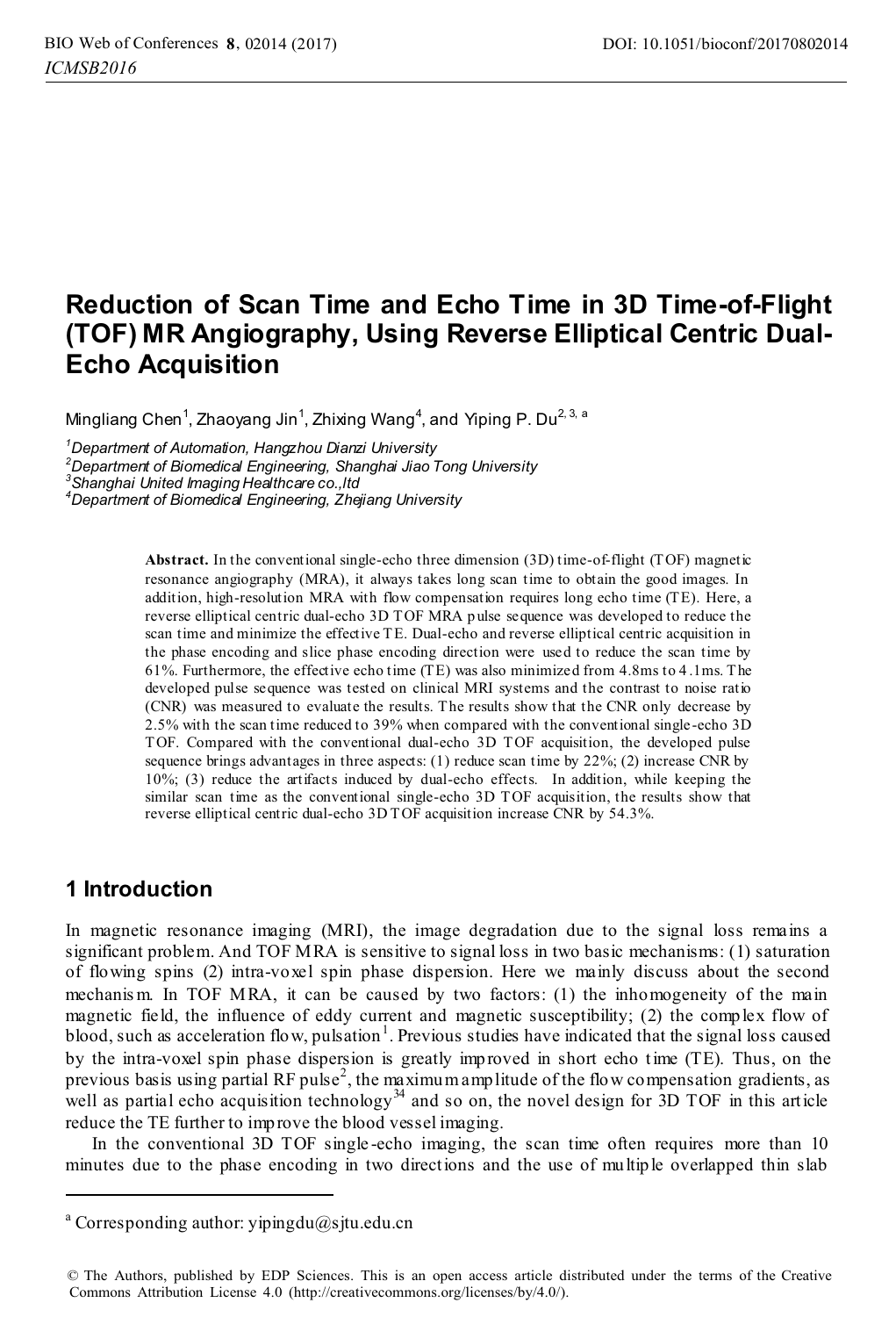(multi-slab)<sup>5</sup>. Therefore, it's difficult for the patients to tolerate it, which will absolutely affect the final imaging. To solve this, someone proposed the conventional dual-echo 3D  $TOF<sup>6</sup>$  to reduce the scan time by 50% when compared with the conventional single-echo 3D TOF. In this paper, a reverse elliptical centric dual-echo 3D TOF pulse sequence is developed, and the scan time can be decreased to 39% of the conventional single-echo 3D TOF.

### **2 Principle and method**

#### 2.1 First order flow-compensation

For the 3D TOF pulse sequence, the first order flow compensation is applied on the readout and slice phase encoding directions to null the first-order moment at the peak of the echo.

Figure 1 shows a first order flow-compensation diagram.  $\hat{G}_{max}$  and  $T_r$  are the maximum gradient amplitude and the corresponding shortest ramp time, respectively. The widths of the flowcompensation gradient pairs along  $k_z$  direction are derived as: <sup>78</sup>

$$
W_1^z = \frac{1}{2} \left\{ -3T_r + \sqrt{T_r^2 + 4 \left[ \frac{A_z - M_0}{G_{max}} \left( \beta + \frac{T_r}{2} + \frac{A_z - M_0}{2G_{max}} \right) - \frac{M_1}{G_{max}} \right]} \right\} \tag{1}
$$

$$
W_2^z = \frac{A_z - M_0}{G_{max}} + \frac{1}{2} \left\{ -3T_r \pm \sqrt{T_r^2 + 4 \left[ \frac{A_z - M_0}{G_{max}} \left( \beta + \frac{T_r}{2} + \frac{A_z - M_0}{2G_{max}} \right) - \frac{M_1}{G_{max}} \right] \right\}
$$
(2)

where  $A<sub>z</sub>$  are the net encoding areas along the phase and slice directions, respectively, and they must be incremented with constant steps with the differences being between two consecutive steps proportional to  $\Delta k_z$ .  $\beta$  is the time between the end of the second flow compensation pulse with  $\dot{W}_2^z$ .  $W_0$ ,  $T_r^0$ , and  $G_0$  are the widths of the plateau, the ramp time, and the amplitude of the plateau, respectively.  $M_0^0$  and  $M_1^0$  are the zeroth and first moments of the slab-selection gradient.



**Figure 1.** Gradient diagram of the flow-compensations along the slice phase-encoding directions for 3D TOF imaging. It starts from the center of RF pulse and ends in the echo peak.

#### 2.2 Revers elliptical centric dual-echo view order

To realize this, each of the  $(N_v \times N_z)$  views in the  $k_v - k_z$  plane is initially sorted according to their distance from the center of k-space. The views that are outside of the ellipse:

$$
\frac{k_y^2}{k_{\rm y}^2 m x} + \frac{k_z^2}{k_{\rm z}^2 m x} = 1,\tag{3}
$$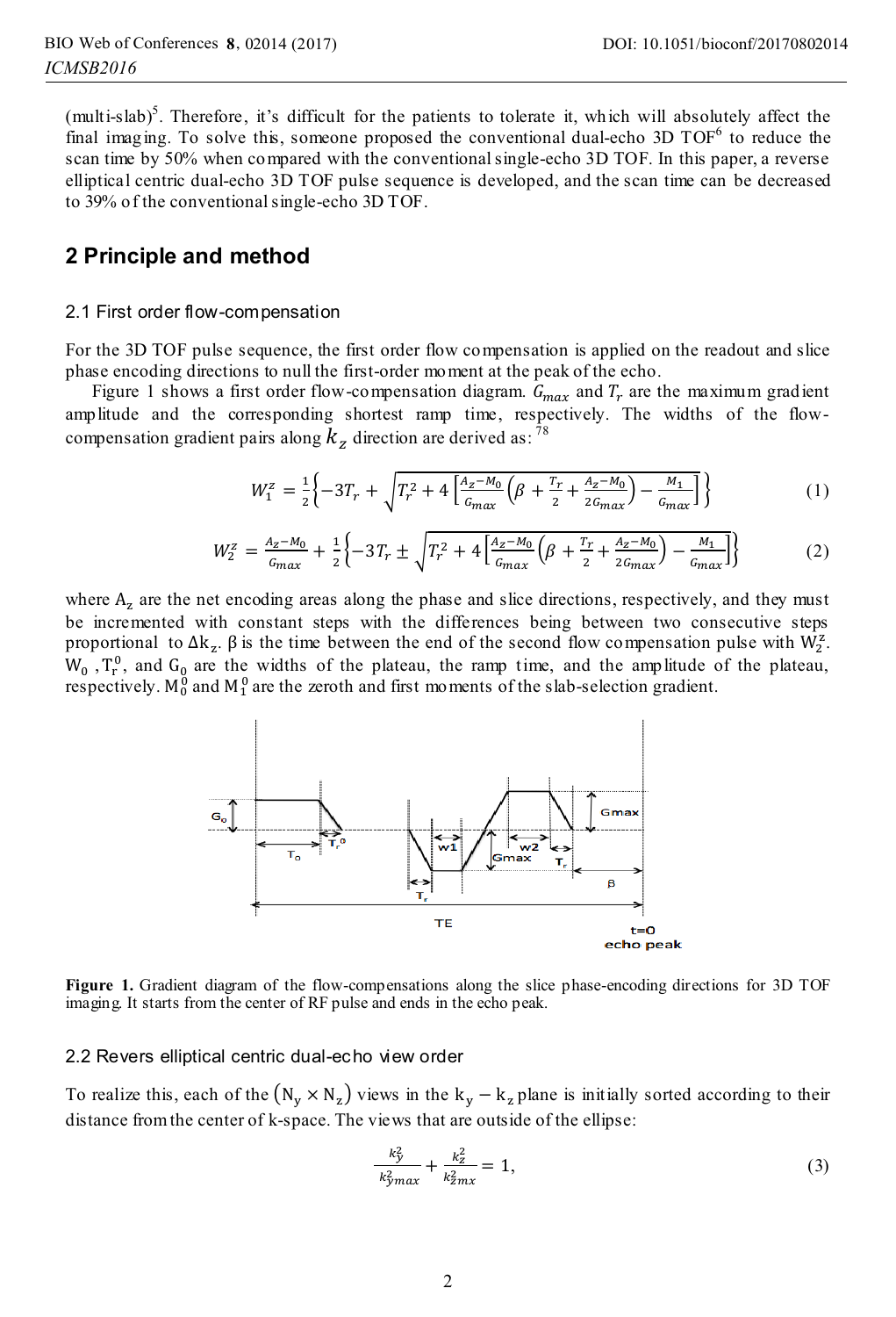but inside the standard  $k_y - k_z$  rectangle are skipped. As shown in the Fig.2, the open dots in the four corners are the omitted views, which are not acquired and substituted with zeros during reconstruction. And in the previous work, it has been shown that the elliptical views can reduce the scan time of 3D acquisition by 21% with a slight penalty on the image quality<sup>9</sup>. Next, the dots located in the ellipse are further divided into two equal parts according to the distance from the origin of k-space. The red dots are the views close to the center of k-space and are acquired in the first echo with a relatively short echo time (TE), determining the signal-noise ratio (SNR) and contrast-noise ratio (CNR) of the images. The black dots are the views far away from the origin of k-space and are acquired in the second echo with a long TE. For dual-echo, two echoes are acquired within one repetition time (TR). The SNR and CNR of images are mainly determined by the first echo, which is also called the effective TE. Starting from their respective edge, both red dots and black dots with the views of the decreasing distance from the origin of k-space are acquired subsequently.

Such design has brought some advantages. (1) Starting from the periphery of k-space views, it can reduce the use of dummy scans (i.e., scan with the data acquisition disabled), which are used to reach a steady state<sup>8</sup>. (2) By collecting the views close to the center of k-space centrally, the artifacts can be reduced. Because 3D TOF acquisitions are commonly phase encoded in two orthogonal directions, there is considerable flexibility in the  $k_y - k_z$  view order. Using the reverse elliptical centric view order, the conspicuous ghosts can be reduced by evenly spreading the ghosts in two dimensions (phase and slice)<sup>10</sup>. (3) Combining the dual echo with reverse elliptical centric view order techniques, the scan time can be reduced to about 39% of the conventional single-echo 3D TOF. In addition, owing to the decrease of the slice phase encoding area in the first echo, from the calculation equations (1) and (2) in the flow compensation part above, the effective TE can be reduced. The degree of reduction is determined by the maximum gradient and corresponding ramp time used in the design and the number of phase encodings in the slice direction.



**Figure 2.** The views order in  $k_y - k_z$  space for reverse elliptical centric dual-echo 3D TOF acquisition. The data for the views in the corners are not acquired and set to zeros during image reconstruction. The remaining views (the solid black dots and red dots) are further divided into two equal parts according to the distance from the origin of k-space. The solid red dots and the black dots are acquired in the first and second echo, respectively.

#### 2.3 MRI

To demonstrate the potential advantages of reverse elliptical dual-echo 3D TOF acquisition, an initial comparison was made with the conventional single-echo 3D TOF and the conventional dual-echo 3D TOF acquisition, respectively.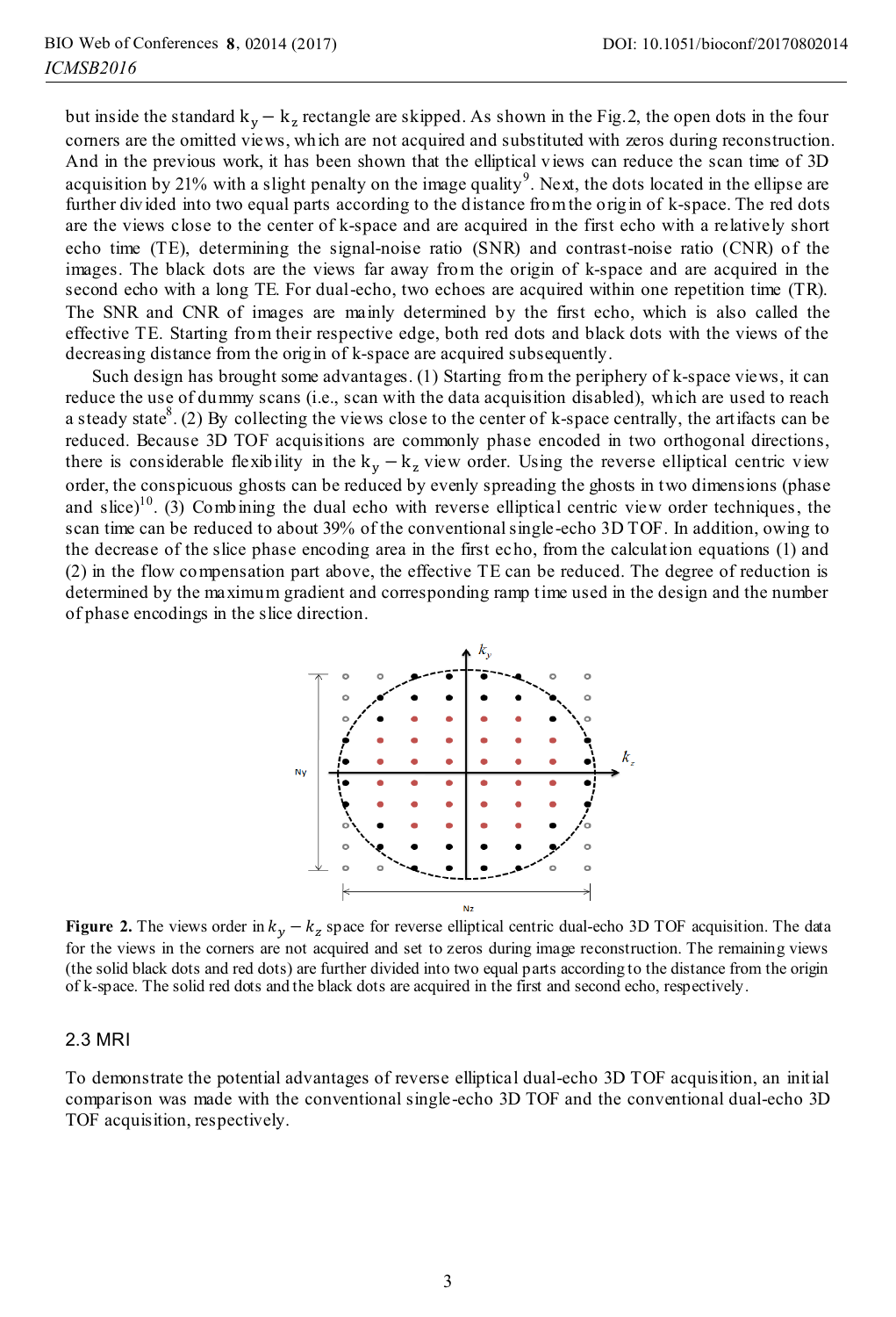

**Figure 3.** Diagram of the reverse elliptical centric dual-echo 3D TOF pulse sequence. To achieve the short TE, the asymmetric RF pulse, partial-echo acquisitions and flow-compensated gradients with minimum duration are applied in the sequence. In addition, by reducing the slice phase-encoding areas of the first echo, the effective TE  $(TE<sub>1</sub>)$  is shortened. A fly-back gradient is located in the middle of two echoes to restore flow compensation in the second echo. And the gradients in phase-encoding and slice phase-encoding directions are rearranged to accomplish the reverse elliptical centric dual-echo view order. The red gradient means that the gradients will vary according to the specific view order.

Figure 3 shows the reverse elliptical centric dual-echo 3D TOF sequence. The acquisition of a second echo with the extra phase encoding and slice encoding is added to a conventional multiple overlapped thin slab acquisition of a 3D TOF pulse sequence. Both the view orders of the two echoes are rearranged to cover the elliptical  $k_v - k_z$  space.

Five healthy volunteers were scanned on a 1.5T MR scanner (United Imaging Healthcare, Shanghai, China) using a 16-channel phased array head coil, the maximal gradient field adopted here was the 15.5mT/m, and the corresponding ramp time was 270us. For the three pulse sequences, an asymmetric RF pulse and 71% of partial echoes acquisition were used to reduce TE. The effective TE of conventional single-echo 3D TOF sequence and conventional dual-echo 3D TOF were both limited to 4.8ms, but was reduced to 4.1ms in the reverse elliptical centric dual-echo 3D TOF. In addition, the second TE in the conventional dual-echo 3D TOF and reverse elliptical centric dual-echo 3D TOF acquisition were 11.8ms and 11.1ms, respectively. The other parameters for these scans were same, i.e., 22cm field-of-view (FOV), 256\*256 matrix, 1mm slice thickness, 25° flip angle, 26ms repetition time (TR),  $\pm 30$ kHZ bandwidth (BW). To reduce the inflow saturation<sup>11</sup>, four slabs were acquired with 24 slices per slab and a 25% overlap between two slabs. In order to avoid the signal wrap-around along the slice-selection direction, the imaged slab width was set as 28mm corresponding to 24mm wide for the excited slab.

Images reconstruction and post-processing were performed by using MATLA B. In order to reduce the partial volume effect<sup>12</sup>, zero-filling interpolation<sup>13</sup> was applied to k-space data to reconstruct 3D complex images with a total 256\*256\*156 matrix. Then CNR was measured on the final MRA images, including different anatomic locations. To quantify the CNR, the method developed by Du et al and refined by Chapman et  $a1^{14}$ , was used.

### **3 Results**

Figure 4 shows the projections of the MRA images acquired by the conventional single-echo 3D TOF acquisition in the left column and the reverse elliptical centric dual-echo 3D TOF acquisition in the right column, respectively. The three rows correspond to the MIP (maximum-intensity projection) of MRA in the transverse, sagittal and coronal plane. The CNR of the four vessels indicated by the arrows in the Fig.4 was measured to evaluate the performance. To distinguish them, the four blood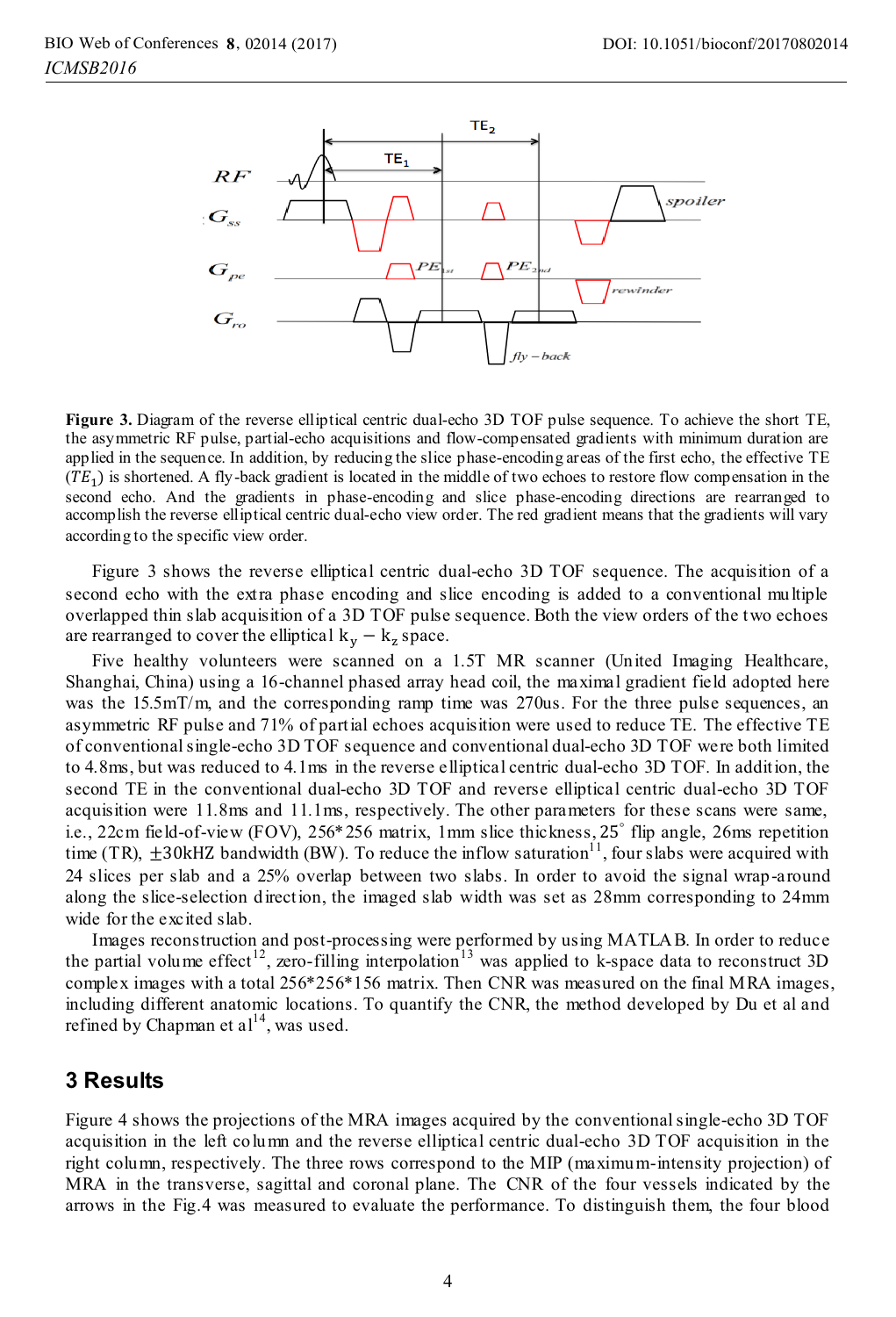vessels were marked in four different colours, and they are red (vessel one), blue (vessel two), green (vessel three) and yellow (vessel four).



Figure 4. The MRA images acquired by reverse elliptical centric dual-echo 3D TOF (column a) and conventional single-echo 3D TOF (column b) acquisition. From top to bottom, the MIP of MRA in the transverse, sagittal, coronal plane were shown to observe the difference. After reducing the scan time by 61% and the effective TE about 0.7ms, the MRA image of reverse elliptical centric dual-echo 3D TOF method maintains the similar vascular visualization with the conventional single-echo 3D TOF method.



**Figure 5**. The mean CNR and peak CNR of the points along the big vessel labeled "1" in conventional singleecho and reverse elliptical centric dual-echo 3D TOF acquisition are shown in (a). A histogram shown in (b) is used to graphically summarize and display the mean CNR and p eak CNR of four vessel segments in Fig.4.

 Fig.5 (a) shows the representative local vessel CNRs of the big vessel "1". The solid points designate the mean local vessel CNR and the asterisks designate the peak local ves sel CNR. The histogram in Fig.5 (b) shows the mean CNR and peak CNR of the four vessel segments averaged from five volunteers. From analysis of the results, it can be found that for the big vessels like vessel one, two, the CNR of reverse elliptical centric dual-echo 3D TOF MRA is a little higher than that in the conventional single-echo 3D TOF MRA. And the CNR for small vessels, such as vessel three, four, decrease a little because of the long echo time of the acquisitions for high frequency parts.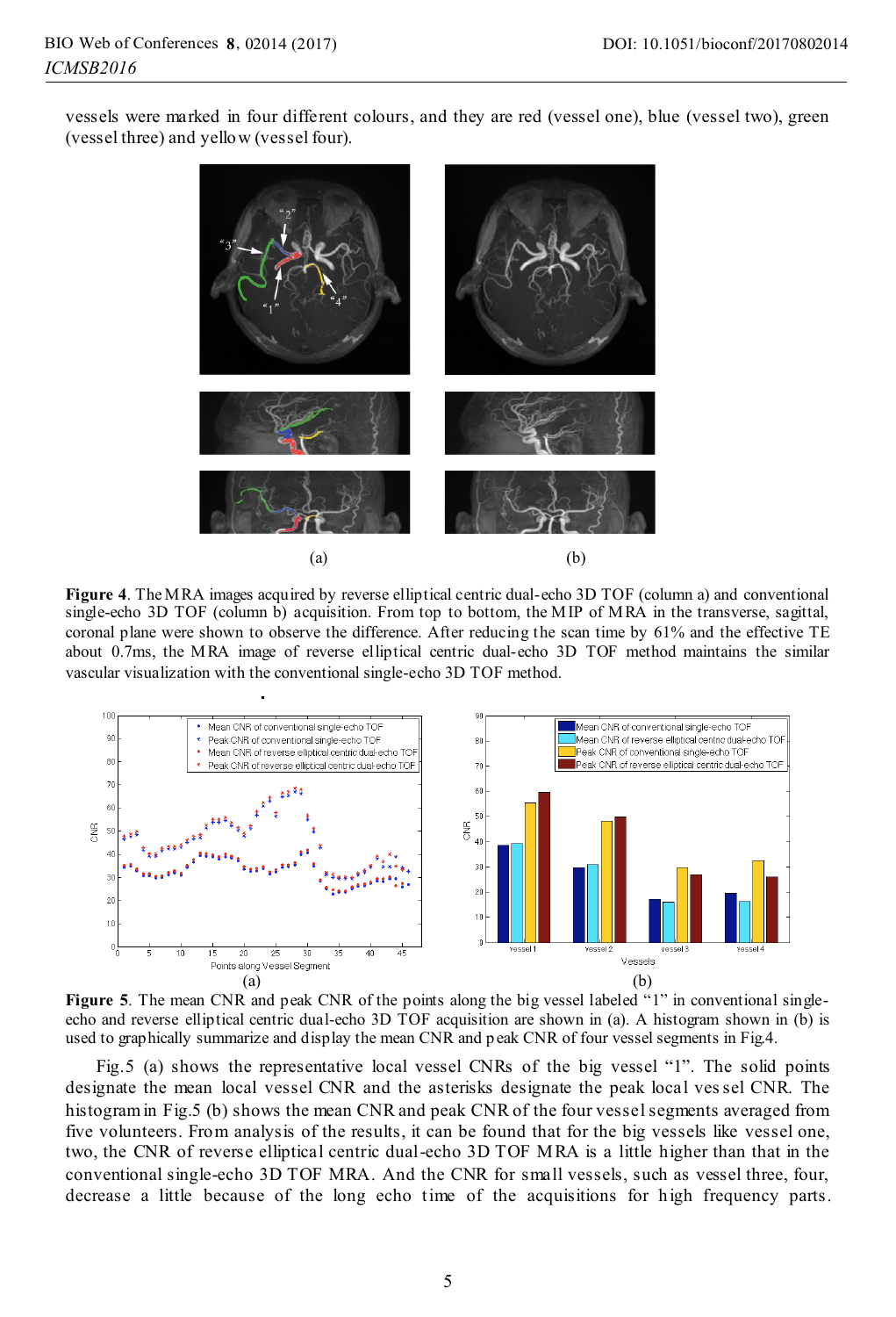Furthermore, the blurring and ghosting due to off-resonance effects that can be predicted theoretically by point spread function (PSF) analysis<sup>15</sup> may also degrade the CNR.

In conclusion, compared with the conventional single-echo 3D TOF, only 39 percentage of the scan time is taken, but the MRA with similar CNRs is obtained in the reverse elliptical centric dualecho 3D TOF pulse sequence.



**Figure 6.** The MRA images acquired by reverse elliptical centric dual-echo 3D TOF (a) and conventional dualecho 3D TOF (b) acquisitions (c) and (d) are one of the images acquired by reverse elliptical centric dual-echo 3D TOF pulse sequence and conventional dual-echo 3D TOF pulse sequence, respectively.



**Figure 7.** The mean CNR and peak CNR of the points along the vessel labeled "1" in conventional dual-echo and reverse elliptical centric dual-echo 3D TOF acquisition are shown in (a). A histogram shown in (b) is used to graphically summarize and display the mean CNR and peak CNR of four vessels averaged from five volunteers.

Fig.6 shows the MRA data acquired by the reverse elliptical centric dual -echo 3D TOF (the left column) and the conventional dual-echo 3D TOF (the right colu mn) acquisition, respectively. The top row shows the MIP of MRA, and the bottom row shows the specific slice of the same patient. In the bottom row, the artifacts indicated by the arrow in Fig.6 (d) were reduced much in the reverse elliptical centric dual-echo 3D TOF. The artifacts due to the off-resonance effects were predicted theoretically by PSF analysis 15. Beyond that, the local vessels CNR of the four vessels were measured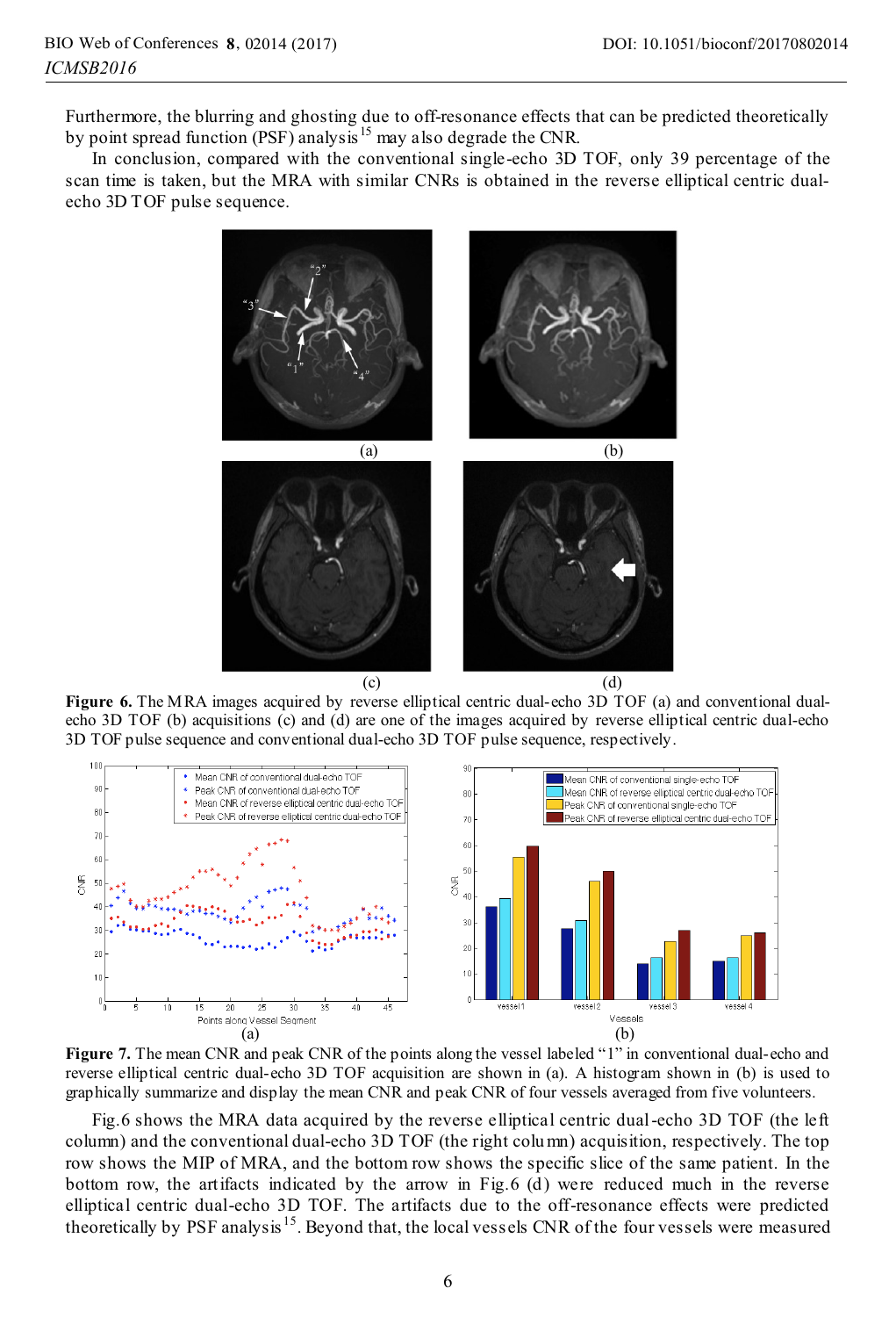to compare in Fig.7 (a) and (b). Hence, compared with the conventional dual-echo 3D TOF MRA, the current method not only reduce the scan time by 22%, but also decrease the artifacts and improve the CNR of images.

To further compare the reverse elliptical centric dual-echo 3D TOF and the conventional singleecho 3D TOF pulse sequence, Fig 8.(a) and Fig 8.(b) show the MRA data acquired by reverse elliptical centric dual-echo 3D TOF pulse sequence after averaging and conventional single-echo 3D TOF pulse sequence, respectively.



 $(a)$  (b) **Figure 8.** The MRA images acquired by reverse elliptical centric dual-echo 3D TOF after averaging (a) and conventional single-echo 3D TOF (b) acquisitions conventional single-echo 3D TOF (b) acquisitions.



**Figure 9**. The mean CNR and peak CNR of the points along the big vessel labeled "2" in conventional singleecho and reverse elliptical centric dual-echo 3D TOF with two-average acquisition are shown in (a). A histogram shown in (b) is used to graphically summarize and display the mean CNR and peak CNR of four vessels averaged from five volunteers.

And the CNR measurements were made in the Fig.9. For the big vessels like "1" and "2", the CNRs of reverse elliptical centric dual-echo 3D TOF MRA with averaging are much higher. In addition, the CNRs of s mall vessels such as "3" and "4", are also higher.

# **4 Discussion**

The applications of MRA always confront two problems. (1) Due to the long scan time, it may bring the motion artifacts and also occupy the time required for other scans, affecting the effective diagnosis of the patient's condition. (2) In vascular MRI, the phase dispersion caused by complex flow might lead to the signal loss, which can be avoided by reducing TE. The developed pulse sequence can resolve the two problems by reducing the scan time to about 39% of the conventional method and decreasing the effective TE from 4.8ms to 4.1ms.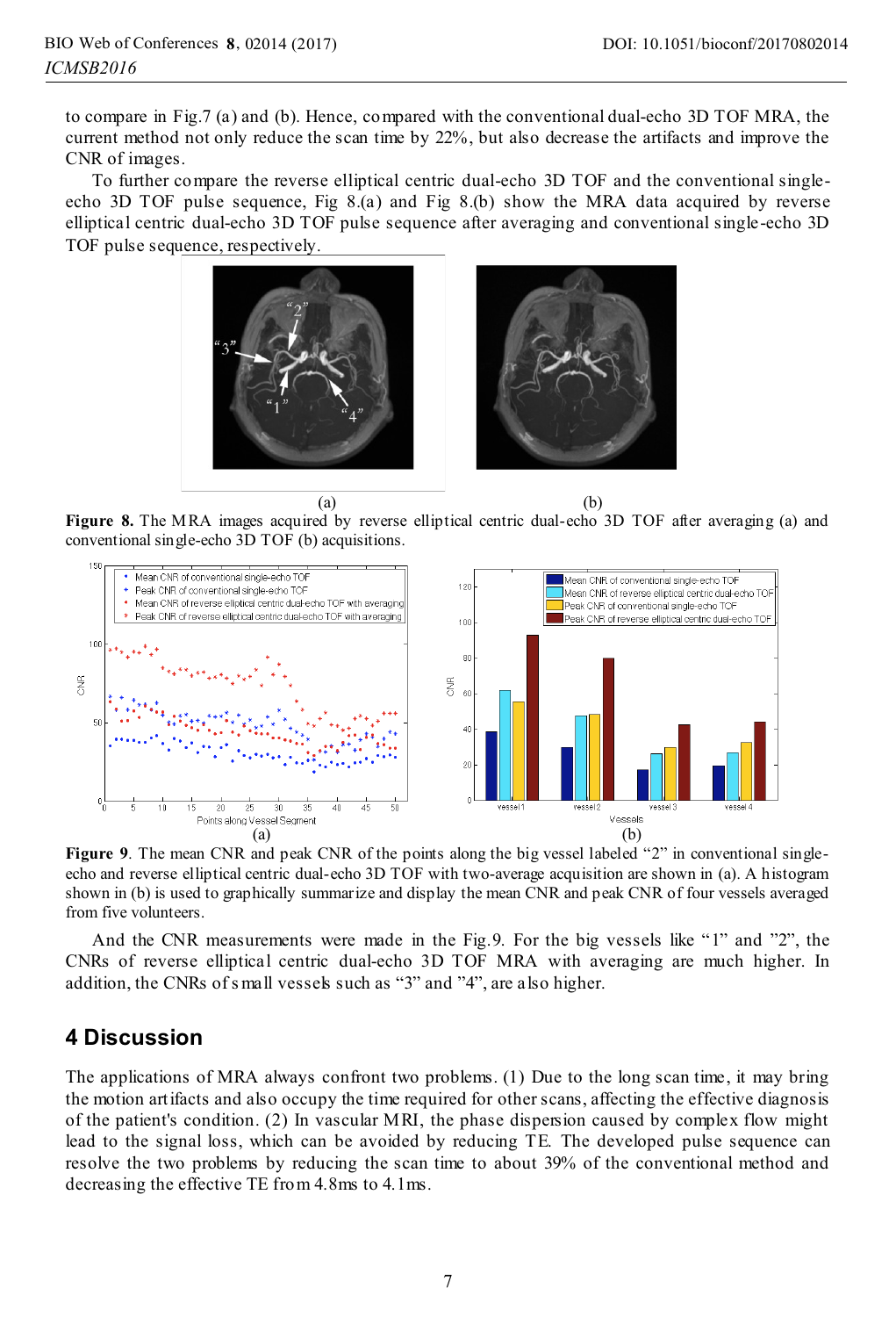|           | Conventional<br>single-echo<br>TOF | Conventional<br>dual-echo<br>TOF | Reverse elliptical centric<br>dual-echo TOF | Reverse elliptical centric<br>dual-echo TOF after<br>averaging |
|-----------|------------------------------------|----------------------------------|---------------------------------------------|----------------------------------------------------------------|
| Mean/Peak | 26.29/41.47                        | 23.11/37.29                      | 25.63/40.64                                 | 40.56/64.85                                                    |

**Table 1**. Mean and peak CNR of the vessels

TABLE I shows the mean and peak CNR of the MRA of the vessels averaged from the five volunteers acquired by different acquisition methods. Compared with the conventional single-echo 3D TOF, the mean and peak CNR of reverse elliptical centric dual-echo 3D TOF MRA are decreased by 2.5% and 2%, respectively. Compared with the conventional dual-echo 3D TOF, the mean and peak CNR of reverse elliptical centric dual-echo 3D TOF MRA are increased by 10.9% and 8.9%, respectively. In addition, the comparison of CNR between the conventional single-echo TOF MRA and the reverse elliptical centric dual-echo TOF MRA with two-average shows that the mean CNR and peak CNR are increased by 54.3% and 56.4%, respectively. In conclusion, the results reveal the CNR advantage of reverse elliptical centric dual-echo 3D TOF pulse sequence.

# **Acknowledgment**

The author thanks JinWang, Lele Zhao, Suhang Mao, Xiaoqian Huang, Ke Meng and Tianyi Zeng, for their assistance in the preparation of this paper. This study was greatly supported by the National Natural Science Foundation of China (61372024, 81371518).

# **References**

- 1. S.N. Urchuk, D.B. Plewes, JMRI, Mechanisms of flow-induced signal loss in MR angiography, **2**(4): 453-462 (1992)
- 2. H.T.C. Nielsen, G.E. Gold, E.W. Olcott, et al, MRM, Ultra-short echo 2D time-of-flight MR angiography using a half-pulse excitation, **41**(3): 591-9 (1999)
- 3. A.J. Evans, D.B. Richardson, R. Tien, et al. AJNR, Poststenotic signal loss in MR angiography: effects of echo time, flow compensation, and fractional echo, **14**(3): 721-9 (1993)
- 4. P. Schmalbrock, C. Yuan, D.W. Chakeres, et al, Radiology, *Volume MR angiography: methods to achieve very short echo times*, **175**(3): 861-5 (1990)
- 5. D.L. Parker, C. Yuan, D.D. Blatter, MRM, *MR angiography by multiple thin slab 3D acquisition,* **17**(2): 434-51 (1991)
- 6. W. Fang, Y.P. Du, BMEI, Optimization of 3D time-of-flight MR angiography with shortened echo time and dual-echo acquisition, 53-58 (2013)
- 7. K. Ying, P. Schmalbrock, B. Clymer. MRM, Echo-Time Reduction for Submillimeter Resolution Imaging with a 3D Phase Encode Time Reduced Acquisition Method, **33**(1): 82-87 (1995)
- 8. EM. Haacke, RW. Brown, MR. Thomson, R. Venkatesan. Wiley-Liss, *Magnetic resonance imaging: physical principles and sequence design* (1999)
- 9. M.A. Bernstein, S.B. Fain, S. J. Riederer, JMRI, Effect of windowing and zero-filled reconstruction of MRI data on spatial resolution and acquisition strategy, **14**(3): 270-80 (2001)
- 10. King, K. Franklin, Elsevier, *Handbook of MRI Pulse Sequences*, 687 (2004)
- 11. F. R. Korosec, MRA, Basic Principles of MRI and MR Angiography, 3-38 (2004)
- 12. T. Doi, T. Okamoto, K. Nakagawa, Japanese Journal of Radiological Technology, *The partial volume effect in MRI*, 51 (1995)